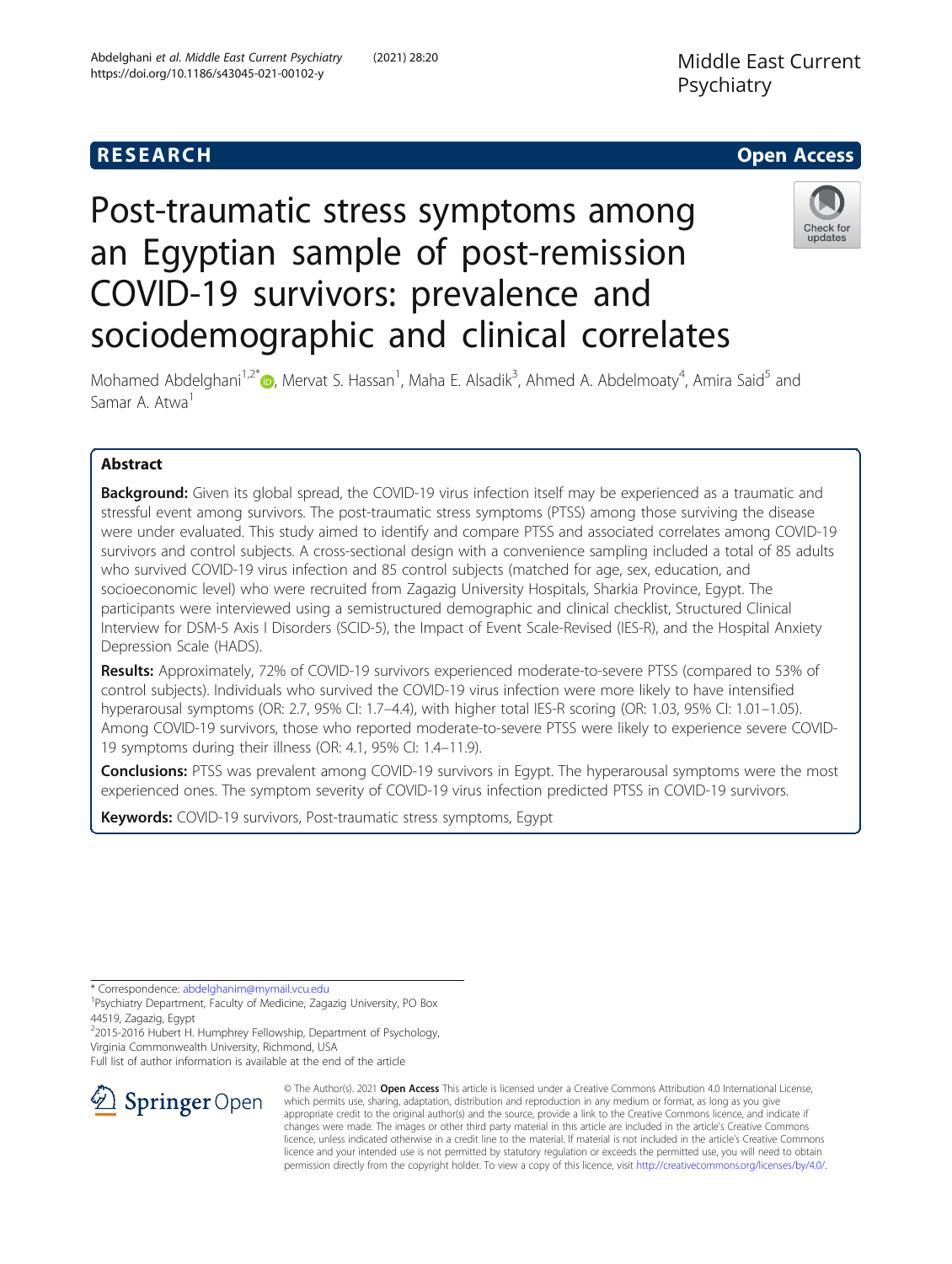#### Background

Patients who experience post-traumatic stress symptoms (PTSS) live under the shadow of past traumatic accidents. According to the Diagnostic and Statistics of Mental Disorders, the fifth edition (DSM-5), the symptoms include persistence of intrusive thoughts, avoidance of trauma-related cues, and dysregulation in mood and cognitive functions with obvious changes in arousal level. These symptoms are associated and complicated with interpersonal and occupational dysfunctions [\[1\]](#page-6-0). In December 2019, a novel coronavirus disease (COVID-19) emerged in Wuhan, China, and by May 18, 2020, the outbreak has catastrophically spread resulting in around 5 million confirmed cases of COVID-19 affections worldwide [[2\]](#page-6-0). With the increased COVID-19 related morbidity and mortality, individuals started to experience extensive illness-related fears, and higher levels of anxiety and depression, with increased susceptibility to physical and psychological distress [\[3](#page-6-0), [4](#page-6-0)].

The nature and severity of the traumatic event are considered the most robust predictor of PTSS during and after an epidemic. Most epidemiological studies stated that the survivors, followed by their families and health care providers, were more likely to experience PTSS [[5\]](#page-6-0). Survivors of severe COVID-19 symptoms frequently suffer, during their illness, from intense respiratory symptoms which may progress to respiratory failure [[6\]](#page-6-0). Moreover, patients may be subject to physical pain from interventions such as endotracheal intubation, and extreme stressors owing to fear of death from a fatal illness, inability to communicate, and feelings of loss of control. Survivors may be also traumatized after witnessing the death of their family members [[7](#page-6-0)–[9\]](#page-6-0). Therefore, surviving COVID-19 illness would represent near-death or fatal illness experiences, that would be sufficient to develop PTSS.

It is, also, claimed that most individuals diagnosed with COVID-19 have to isolate themselves, which is associated with the development of various psychological symptoms, including PTSS [[10](#page-6-0)]. There are various stressors associated with isolation, which are associated with increased risk of developing psychological disturbances: (i) apprehensions about own health or fears of infecting their families; (ii) feelings of frustration, boredom, and a sense of isolation or even rejection from others; (iii) improper or inaccurate information from the official authorities regarding the nature and severity of the pandemic, or the instructions and actions to take; (iv) lack of basic resources like nutrition, clothes, or accommodation; and (v) financial and socioeconomic problems [[10,](#page-6-0) [11\]](#page-6-0).

All these aforementioned factors seem to apply to the current pandemic. Therefore, determining the psychological impact of COVID-19, particularly PTSS, among individuals who survived the outbreak, would be an essential step for implementing early interventions, aiming to reduce the possibility of further irrational behaviors and helping those populations return to their normal life. So, this study aimed to identify and compare the PTSS and their associated correlates among individuals who survived the COVID-19 outbreak and their control counterparts.

## Methods

#### Subjects and study design

This study was a comparative cross-sectional study. Data, utilized in this study, were collected by nonprobability convenience sampling method encompassing a total of 85 COVID-19 survivors who were consecutively enrolled according to the WHO discharge criteria adopted by the Zagazig University isolation hospitals, Zagazig City, Egypt. The inclusion criteria for the COVID-19 survivors included adults of both sexes who were previously diagnosed as COVID-19 positive ones according to their presenting symptoms, and their nasopharyngeal swab confirmed the presence of the offending viral nucleic acid. The COVID-19 survivors were interviewed provided that they were recovered from their COVID-19 infection, and at least one month had been elapsed since completeness of their home isolation or being discharged from hospitalization with stabilization of their general medical condition). An equal number of non-COVID-19 control subjects were also recruited. They were matched for age, sex, and educational level. They were first-degree relatives never diagnosed as positive COVID-19 patients and were chosen to differentiate between the shared environmental and genetic factors and the potential COVID-19-related effects on their mental health status. The sample size was calculated using Epi Info 6.0, at 80% power of the study, 95% confidence level [\[12](#page-6-0)]. Exclusion criteria for both groups included individuals younger than 18 or older than 60 years, those who had current comorbid physical or psychiatric disorders, illiterate, and those who refused to participate. All data were collected during the period from September 1 to November 29, 2020.

#### Data collection and measures

A semi-structured sheet was designed to collect relevant demographic and clinical data from all participants. It encompassed questions about age, gender, marital status, residence, level of education, residence, occupation, and history of psychiatric and medical illnesses.

#### Structured Clinical Interview for DSM-5 Axis I Disorders (SCID-5)

It is a semi-structured interview utilized to help the examiner confirm or exclude the presence of current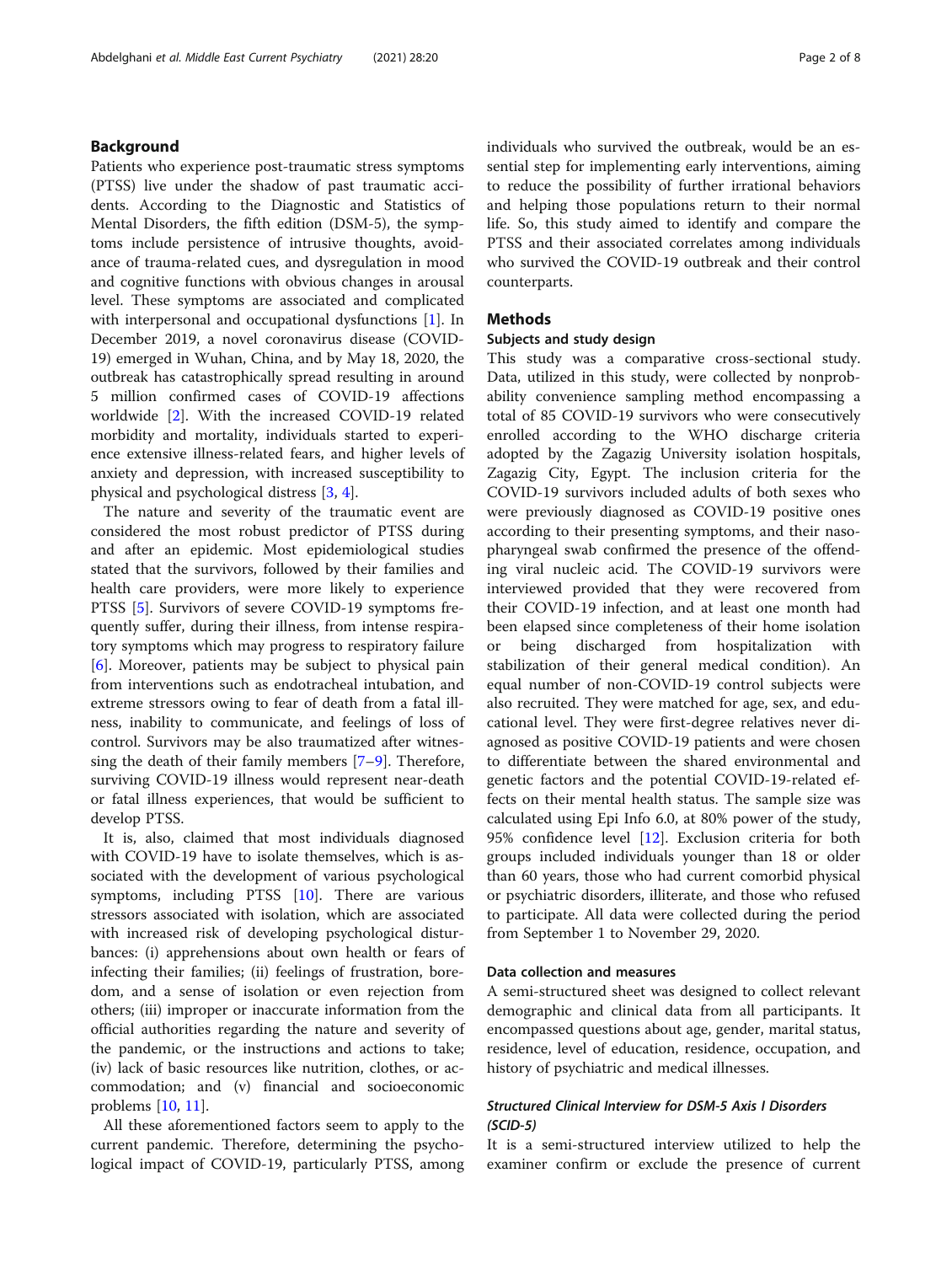major primary mental illnesses [\[13\]](#page-6-0). Several studies had established the validity and reliability of this procedure [\[14](#page-6-0), [15](#page-6-0)].

#### Impact of Events Scale-Revised (IES-R)

It is a 22-item self-report tool utilized to measure the subjective distress associated with traumatic events [\[16](#page-6-0)]. The overall score was categorized into normal  $(0-17)$ , PTSD-like symptoms (18–23), and diagnosis of PTSD (above 24). Its three subscales, namely, intrusion, avoidance, and hyperarousal are closely representatives of the PTSD symptoms. A cut-off score of 2 or more, for each subscale, implies a moderate level of distress. An Arabic validated version of the IES-R scale was previously used among Egyptians from various populations (during the COVID-19 outbreak) [[17\]](#page-6-0). In this study, the Arabic version with good validity and reliability was applied [\[18](#page-6-0)].

#### Hospital Anxiety and Depression scale (HADS)

Depressive and anxiety symptoms were considered as potential covariates in this study. HADS is a self-report rating scale used for assessing the associated symptoms of anxiety and depression among participants [[19\]](#page-6-0). It is comprised of 14 items (7 items for each subscale) on a 4-point Likert scale calculated from 0 to 3. The overall score for each subscale, representing the sum of each subscale's 7 items, ranges from 0 to 21. The Arabic version of this scale, utilized in this study, was previously examined for its reliability and validity [\[20](#page-6-0)], and previously applied among the Egyptian populations [\[4](#page-6-0)].

#### Statistical analyses

The collected data were analyzed using the Statistical Package for the Social Sciences software version 16.0. For categorical variables, the chi-square test was used, while the continuous variables were compared using the independent sample  $t$  test, and a nonparametric test (Mann-Whitney U) for data not normally distributed. To obtain odds ratios (OR) and 95% confidence intervals (CI) of PTSS among COVID-19 survivors and control subjects, the logistic regression analysis was used to adjust for associated anxiety and depressive symptoms. All results were statistically significant when their significant probability was less than 5% ( $p < 0.05$ ).

#### Results

#### Sociodemographic and clinical characteristics of COVID-19 survivors

The mean age of COVID-19 survivors was  $36.0 \pm 9.4$ years. The majority of them were females (81%), of lowto-moderate education (62%), from rural areas (65%), married (88%), and skilled workers (90%). Around onefifth and one-tenth of COVID-19 survivors reported histories of medical and psychiatric illnesses, respectively. Besides, COVID-19 survivors were subdivided, according to their presenting symptoms during infection, into mild cases with only home isolation  $(n = 40, 47.1%)$ , moderate cases necessitating hospitalization ( $n = 38$ , 44.7%), and severe cases necessitating ICU admission  $(n = 7, 8.2\%)$ . In terms of sociodemographic variables, there were no statistical differences between both groups. However, compared with their control counterparts, COVID-19 survivors were found to experience higher levels of anxiety and depression ( $P$  value = 0.001, and 0.003, respectively), as displayed in Table [1.](#page-3-0)

#### Post-traumatic stress symptoms in COVID-19 survivors

The prevalence of moderate-to-severe PTSD symptoms among COVID-19 survivors is 72% (compared to 53% among the control subjects). Compared to the control group, the COVID-19 survivors had significantly increased levels of all PTSD symptoms. The affected symptoms were avoidance ( $P$  value = 0.006), intrusion ( $P$ value = 0.042), hyperarousal (P value <0.001), and total IES-R score ( $P$  value = 0.011), as displayed in Table [2](#page-3-0). Even after being adjusted for associated anxiety and depressive symptoms, the COVID-19 survivors, compared to the control subjects, had greater odds of hyperarousal symptoms (P value <0.001, OR: 0.3, 95% CI: 0.2-0.5), and total IES-R score ( $P$  value = 0.015, OR: 1.03, 95% CI:  $1.01-1.05$ ), as displayed in Table [3](#page-4-0).

Among COVID-19 survivors, there were significant associations between moderate-to-severe PTSD symptoms and gender ( $P$  value = 0.032), level of education ( $P$ value = 0.014), and history of COVID-19 symptom sever-ity (P value = 0.006), as displayed in Table [4](#page-4-0). However, following logistic regression analysis, it was found that only the history of COVID-19 symptom severity (i.e., moderate-to-severe COVID-19 symptoms) was associated with moderate-to-severe PTSD symptoms in COVID-19 survivors (P value = 0.010, OR: 4.1, 95% CI:  $1.4-11.9$ , as displayed in Table [5](#page-5-0).

#### **Discussion**

The current study would be one of the few and earliest studies, if any, to present data on the post-discharge mental health consequences of the COVID-19 outbreak among survivors. Data from previous outbreaks, including severe acute respiratory syndrome (SARS) and the Middle East respiratory syndrome (MERS), would explain the increased likelihood of psychiatric symptoms and disorders in COVID-19 survivors [[5,](#page-6-0) [21,](#page-6-0) [22\]](#page-6-0).

The main finding in this study is that the majority of COVID-19 survivors experienced PTSS. Moreover, compared to the control subjects, the COVID-19 survivors were more likely to suffer from avoidance, intrusion, and hyperarousal symptoms. These findings were consistent with the results from previous outbreak studies. For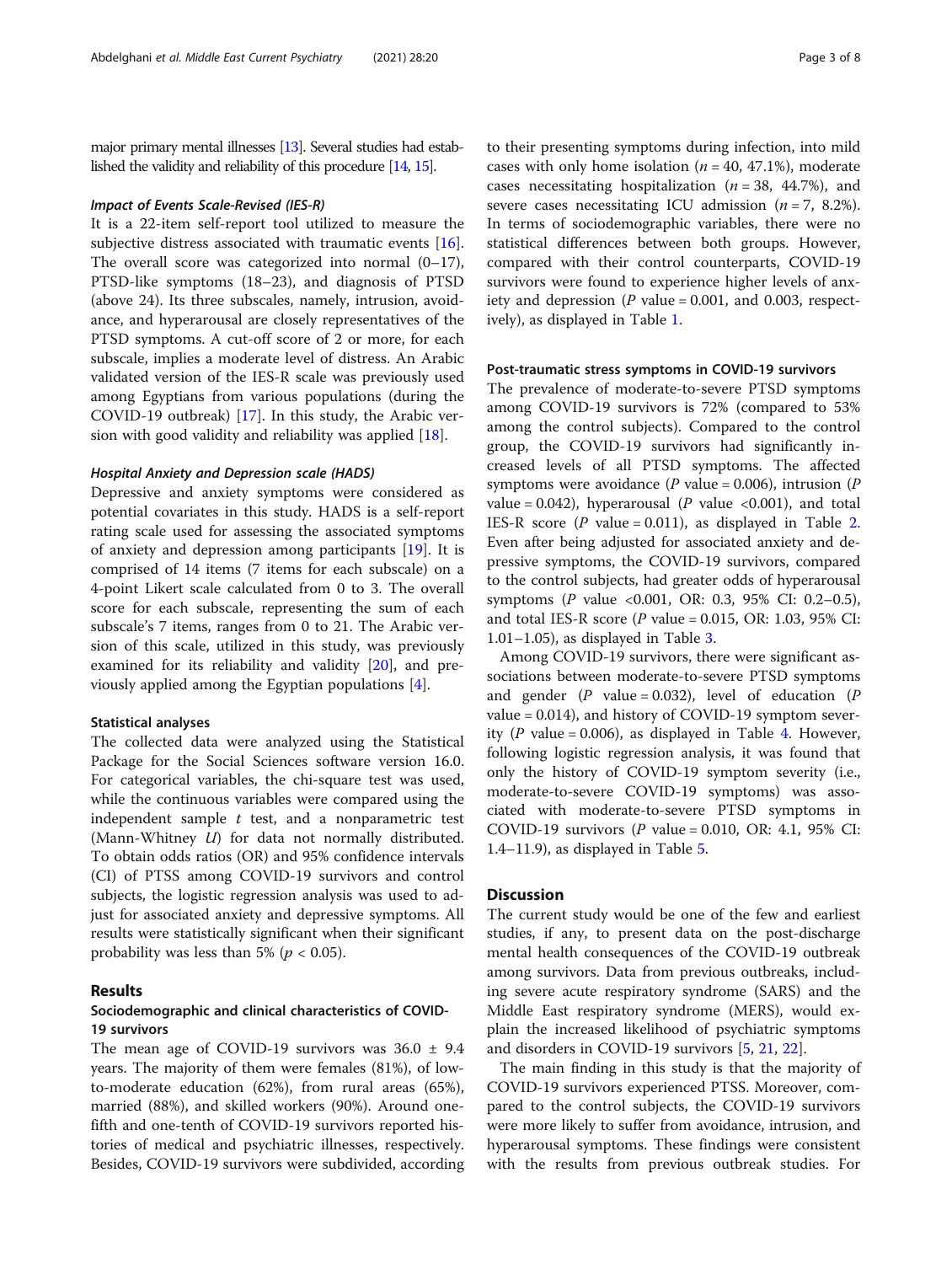| ╯<br>Variable               |                 |                 | COVID-19 survivors ( $n = 85$ ) |                 | Control ( $n = 85$ ) | t          | P value |
|-----------------------------|-----------------|-----------------|---------------------------------|-----------------|----------------------|------------|---------|
| Age                         | Mean $\pm$ SD   | $36.0 \pm 9.40$ |                                 | $33.7 \pm 9.37$ |                      | 1.58       | 0.117   |
|                             |                 | No              | $\%$                            | No              | $\%$                 | $x^2$      |         |
| Sex                         | Female          | 69              | 81.2                            | 62              | 72.9                 | 1.63       | 0.202   |
|                             | Male            | 16              | 18.2                            | 23              | 27.1                 |            |         |
| Level of education          | Low to moderate | 53              | 62.4                            | 48              | 56.5                 | 0.61       | 0.435   |
|                             | High            | 32              | 37.6                            | 37              | 43.5                 |            |         |
| Residence                   | Rural           | 55              | 64.7                            | 46              | 54.1                 | 1.976      | 0.160   |
|                             | Urban           | 30              | 35.3                            | 39              | 45.9                 |            |         |
| Marital status              | Married         | 75              | 88.2                            | 66              | 77.6                 | 3.37       | 0.066   |
|                             | Not married     | 10              | 11.8                            | 19              | 22.4                 |            |         |
| Occupation                  | Skilled         | 77              | 90.6                            | 70              | 82.4                 | 2.65       | 0.266   |
|                             | Employee        | $\overline{7}$  | 8.2                             | 12              | 14.1                 |            |         |
|                             | Unemployed      |                 | 1.2                             | 3               | 2.4                  |            |         |
| Hx of medical illnesses     | Yes             | 19              | 22.4                            | 11              | 12.9                 | 2.590      | 0.108   |
|                             | No              | 66              | 77.6                            | 74              | 87.1                 |            |         |
| Hx of psychiatric illnesses | Yes             | 9               | 10.6                            | 6               | 7.1                  | 0.083      | 0.773   |
|                             | No              | 76              | 89.4                            | 79              | 92.9                 |            |         |
| <b>HADS</b> scoring         | Mean $\pm$ SD   |                 |                                 |                 |                      | <b>MWU</b> |         |
| Depression                  |                 | $8.2 \pm 4.2$   |                                 | $6.6 \pm 3.9$   |                      | $-2.95$    | 0.003   |
| Anxiety                     |                 | $8.1 \pm 4.2$   |                                 | $6.1 \pm 3.4$   |                      | $-3.33$    | 0.001   |

<span id="page-3-0"></span>Table 1 Sociodemographic and clinical characteristics of study participants

Bold text indicates statistical significance where  $P$  value  $< 0.05$ 

example, 42% and 27% of MERS survivors experienced symptoms of PTSD at 1 year and 18 months after the outbreak, respectively [\[23\]](#page-6-0). Similarly, previous studies found that PTSD symptoms were reported in nearly 39% and 25% of SARS survivors at 12 months and 30 months after discharge, respectively [\[24](#page-6-0), [25\]](#page-6-0).

The results for COVID-19 survivors are much higher than those for control subjects and even for SARS and MERS survivors. These findings would be attributed to several reasons. First, the nature of the COVID-19 virus, being more contagious, with lack of specific antiviral drugs with definite efficacy, and floods of misleading information result in widespread extensive fears and horrors with increased propensity to develop PTSS [[26](#page-6-0)– [28\]](#page-6-0). Second, the separation from family members and close friends is possibly associated with feelings of loneliness and helplessness [[29](#page-6-0)]. Third, the financial burden of the COVID-19 epidemic can add to psychological distress [\[30](#page-6-0)].

It would be, however, claimed that the potential neuro-immunological attributes of the COVID-19 virus itself might have additional effects, so that the survivors' psychological symptoms, as the findings in this study found, would exceed those of normal people sharing the

Table 2 PTSD symptoms among COVID-19 survivors and control subjects

| Variable                         | COVID-19 Survivors ( $n = 85$ ) | Control ( $n = 85$ ) | Test       | P value |
|----------------------------------|---------------------------------|----------------------|------------|---------|
|                                  | Mean $\pm$ SD                   |                      |            |         |
|                                  |                                 |                      | <b>MWU</b> |         |
| Avoidance                        | $1.80 \pm 0.87$                 | $1.43 \pm 0.93$      | $-2.74$    | 0.006   |
| Intrusion                        | $1.68 \pm 0.83$                 | $1.37 \pm 0.94$      | $-2.04$    | 0.042   |
| Hyperarousal                     | $2.01 \pm 0.90$                 | $1.21 \pm 0.82$      | $-5.70$    | < 0.001 |
| Total mean IES-R                 | $5.48 \pm 2.14$                 | $4.02 \pm 2.33$      | $-4.17$    | < 0.001 |
|                                  | N(%                             |                      | $X^2$      |         |
| Total IES-R score                |                                 |                      |            |         |
| No-to-Mild PTSD                  | 24 (28.2)                       | 40(47.1)             | 6.42       | 0.011   |
| Moderate-to-severe PTSD symptoms | 61(71.8)                        | 45 (52.9)            |            |         |

Bold text indicates statistical significance where  $P$  value  $< 0.05$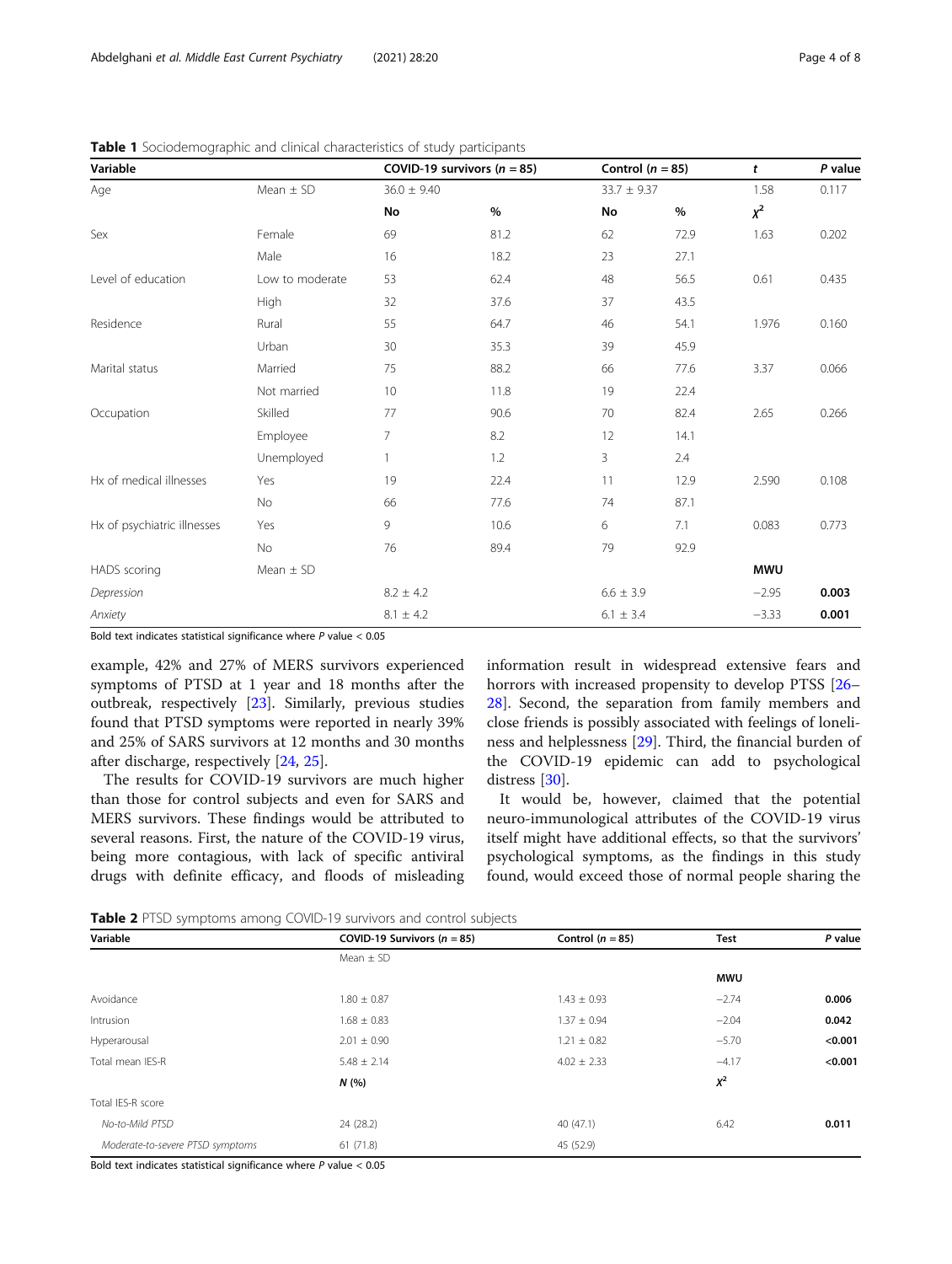<span id="page-4-0"></span>Table 3 Adjusted logistic regression of COVID-19 survivors and control subjects by PTSD symptoms

| Variable                                           | B    |      |      | S.E. Wald. P value OR CI (95%) |      |      |        |
|----------------------------------------------------|------|------|------|--------------------------------|------|------|--------|
| Avoidance                                          | 0.29 | 0.19 |      | 2.36 0.125 1.34                |      | 0.92 | 1.95   |
| Intrusion                                          | 0.16 | 0.20 | 0.65 | 0.421                          | 1.18 | 0.79 | 1.74   |
| Hyperarousal 1.01 0.24 17.85 <0.001 2.74 1.72 4.37 |      |      |      |                                |      |      |        |
| Total mean IES-R 0.23 0.09 7.35                    |      |      |      | 0.007                          | 1.26 | 1.07 | - 1.50 |
| Total IES-R score 0.03 0.01 5.87                   |      |      |      | 0.015                          | 1.03 | 1.01 | 1.05   |

Logistic regression was adjusted for associated depressive and anxiety symptoms. Bold text indicates statistical significance where 95% confidence intervals do not include the null value (1.00)

same environmental stressors. It was found that, similar to SARS and MERS patients, the immunological reactions including CNS inflammation, disruption in bloodbrain-barrier with the invasion of the peripheral immune cells into the CNS, neurotransmission impairment, hypothalamic-pituitary-adrenal (HPA) axis dysfunction, microglial activation, and indoleamine 2,3 dioxygenase (IDO) release, can biologically explain the psychopathological mechanisms of the associated psychiatric disorders as PSTD among COVID-19 patients [[31](#page-6-0)–[33](#page-6-0)]. Another possible explanation for developing PTSS in COVID-19 survivors is the development of delirium. COVID-19 patients may be at an increased risk for delirium which would be attributed to the neuroinvasive and

**Table 4** Factors associated with PTSD symptoms among COVID-19 survivors

| Variable                                    |                    | <b>Total IES-R score</b> |                                  |                                 |         |            | P             |
|---------------------------------------------|--------------------|--------------------------|----------------------------------|---------------------------------|---------|------------|---------------|
|                                             |                    |                          | No-to-mild symptoms ( $n = 24$ ) | Moderate-to-severe ( $n = 61$ ) |         | value      |               |
| Age                                         | Mean $\pm$ SD      | $34.5 \pm 8.5$           |                                  | $36.5 \pm 9.7$                  | $-0.89$ | 0.375      |               |
|                                             |                    | No                       | $\%$                             | No                              | $\%$    | $\chi^2$   |               |
| Gender                                      | Female             | 16                       | 66.7                             | 53                              | 86.9    | 4.608      | 0.032         |
|                                             | Male               | 8                        | 33.3                             | 8                               | 13.1    |            |               |
| Marital status                              | Married            | 20                       | 83.3                             | 55                              | 90.2    | 0.77       | 0.379         |
|                                             | Not married        | $\overline{4}$           | 16.7                             | 6                               | 9.8     |            |               |
| Residence                                   | Rural              | 15                       | 62.5                             | 40                              | 65.6    | 0.071      | 0.790         |
|                                             | Urban              | 9                        | 37.5                             | 21                              | 34.4    |            |               |
| Level of education                          | Low to moderate    | 10                       | 41.7                             | 43                              | 70.5    | 6.10       | 0.014         |
|                                             | High               | 14                       | 58.3                             | 18                              | 29.5    |            |               |
| Occupation                                  | Skilled            | 21                       | 87.5                             | 56                              | 91.8    | 1.17       | 0.558         |
|                                             | Employee           | 3                        | 12.5                             | $\overline{4}$                  | 6.6     |            |               |
|                                             | Unemployed         | $\mathbf 0$              | 0.0                              | 1                               | 1.6     |            |               |
| Hx of psychiatric illnesses                 | Yes                | 3                        | 12.5                             | $\overline{4}$                  | 6.6     | 0.81       | 0.370         |
|                                             | No                 | 21                       | 87.5                             | 57                              | 93.4    |            |               |
| Hx of medical illnesses                     | Yes                | 5                        | 20.8                             | 14                              | 23.0    | 0.044      | 0.833         |
|                                             | No                 | 19                       | 79.2                             | 47                              | 77.0    |            |               |
| Hx of COVID-19 symptom severity             | Mild               | 17                       | 70.8                             | 23                              | 37.7    | 7.59       | 0.006         |
|                                             | Moderate to severe | 7                        | 29.2                             | 38                              | 62.3    |            |               |
| Medications given during COVID-19 infection | Antibiotics        | 21                       | 95.5                             | 53                              | 94.6    | 0.02       | 0.884         |
|                                             | Anticoagulants     | 13                       | 59.1                             | 36                              | 64.3    | 0.18       | 0.669         |
|                                             | Antimalarial       | 11                       | 50.0                             | 26                              | 46.4    | 0.08       | 0.776         |
|                                             | lverizine          | 14                       | 63.6                             | 39                              | 69.6    | 0.26       | 0.609         |
|                                             | Steroids           | 10                       | 45.5                             | 35                              | 44.9    | 1.88       | 0.170         |
|                                             |                    |                          |                                  |                                 |         | <b>MWU</b> |               |
| Home isolation (days)                       | Mean $\pm$ SD      | $12.59 \pm 10.30$        |                                  | $8.56 \pm 9.24$                 |         | $-0.91$    | 0.361         |
| Hospital isolation (days)                   |                    | $4.70 \pm 6.93$          |                                  | $7.25 \pm 9.73$                 |         | $-1.04$    | 0.298         |
| <b>HADS</b> scoring                         |                    |                          |                                  |                                 |         |            |               |
| Depression                                  |                    | $4.17 \pm 2.97$          |                                  | $9.72 \pm 3.48$                 |         | $-1.41$    | 0.157         |
| Anxiety                                     |                    | $4.42 \pm 2.98$          |                                  | $9.74 \pm 3.64$                 |         |            | $-1.93$ 0.054 |

Bold text indicates statistical significance where  $P$  value  $< 0.05$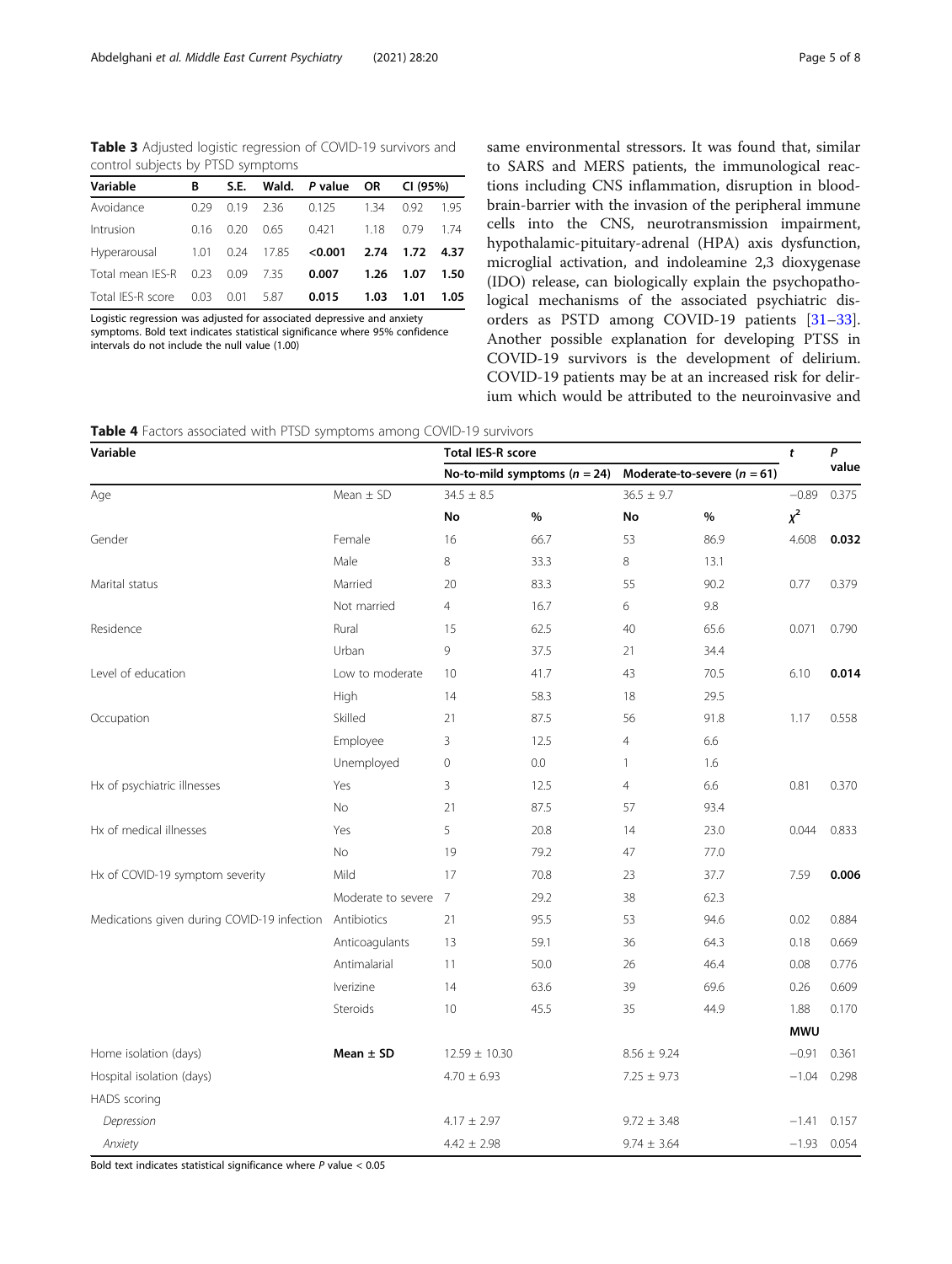<span id="page-5-0"></span>

| Table 5 Adiusted logistic regression of factors associated with increased PTSD symptoms in COVID-19 survivors |  |  |  |  |  |  |  |  |  |  |  |  |  |  |
|---------------------------------------------------------------------------------------------------------------|--|--|--|--|--|--|--|--|--|--|--|--|--|--|
|---------------------------------------------------------------------------------------------------------------|--|--|--|--|--|--|--|--|--|--|--|--|--|--|

| Variable                                             |      | <b>S.E.</b> | Wald. | P value | ΟR   | CI (95%) |       |
|------------------------------------------------------|------|-------------|-------|---------|------|----------|-------|
| Gender (female)                                      | 0.89 | 0.67        | .75   | 0.185   | 2.43 | 0.65     | 9.05  |
| Education (lower to moderate)                        | 0.92 | 0.57        | 2.62  | 0.11    | 2.50 | 0.83     | 7.56  |
| Hx of COVID-19 symptom severity (moderate to severe) | .40  | 0.55        | 6.56  | 0.010   | 4.07 | 1.39     | 11.92 |

Bold text indicates statistical significance where 95% confidence intervals do not include the null value (1.00)

neurovirulent properties of the virus itself, neuroinflammation, the increased numbers of severe COVID-19 patients who are older adults, and ICU-related causes such as oversedation, prolonged isolation, and interventions like endotracheal intubation and mechanical ventilation [[34](#page-6-0), [35](#page-6-0)].

In this study, following logistic regression analysis, the only variable that would predict the severity of PTSS was the history of COVID-19 symptom severity in COVID-19 survivors. Consistent with this finding, Patel and his colleagues found that PTSS had been developed in ICU survivors [\[36\]](#page-7-0). In Wuhan, where the COVID-19 outbreak first raised, nearly 3% of COVID-19 patients were intubated with invasive ventilation [\[37](#page-7-0)]. Invasive ventilation and prolonged mechanical ventilation were found to be associated with an increased risk for PTSS [[38\]](#page-7-0). Also, it was documented that once the physical illness itself had been more severe, the mental health was more negatively affected [[39\]](#page-7-0). It was claimed that severe complications of the medical illnesses with direct and serious threats to life, with the resultant hospitalization associated with comprehensive medical or invasive interventions to maintain or restore vital functions, would increase the likelihood of developing PTSD symptoms [[40,](#page-7-0) [41\]](#page-7-0).

Finally, despite being lower than that of COVID-19 survivors, the prevalence of moderate-to-severe PTSD symptoms among control subjects, in the current study, was unpredictably high (53%). The control subjects were never hospitalized nor infected with the COVID-19 virus. However, this finding would be explained as those individuals would be subject to a various array of stressors like social restrictions and isolation, financial troubles related to the lockdown regulations, or even worries and fears of being infected themselves or their close relatives and beloved persons, which would have a negative impact on their psychological well-being and quality of life [[3,](#page-6-0) [4\]](#page-6-0).

#### Limitations

There are few limitations to this study. First, the COVID-19 survivors were selected from only Zagazig University hospitals. Despite being the largest general hospitals, which were serving the populations in Sharkia Province, but the present findings would not be readily generalized to all COVID-19 survivors of Egypt. Future studies need to include subjects from various

governorates so that they will be more representative of the Egyptian population. Second, the main outcome in this study, PTSS, was measured by a self-rating scale with the liability of response bias. Third, it was a crosssectional study, so interpretation for causality cannot be established. Nonetheless, this study would be one of the earliest studies to reveal the post-remission psychiatric outcomes of COVID-19 survivors in Egypt.

#### Conclusions

PTSS was prevalent among COVID-19 survivors in Egypt. The most experienced symptoms were hyperarousal symptoms. The symptom severity of COVID-19 virus infection was the most robust predictor of developing PTSS in COVID-19 survivors. Population-based longitudinal studies are warranted to identify the various neurobiological, immunological, and psychological mechanisms explaining the possible links between PTSS and COVID-19 virus infection, and to investigate the other possible long-term complications among survivors in Egypt.

#### Abbreviations

DSM-5: Diagnostic and Statistics of Mental Disorders, the fifth edition; HADS: Hospital Anxiety and Depression Scale; IES-R: Impact of Event Scale-Revised; PTSS: Post-traumatic stress symptoms; SCID-5: Structured Clinical Interview for DSM-5 Axis I Disorders

#### Acknowledgements

All authors would like to thank all COVID-19 survivors and their families who participated in this study.

#### Authors' contributions

M.A. was responsible for research conceptualization and proposal design; M.E. helped data collection, formal analysis, and interpretation; M.S. and S.A. contributed in writing, revision, and editing the original manuscript; and A.A. was responsible for the final editing and revision process. Lastly, all authors have approved the final manuscript.

#### Funding

This research did not receive financial support from any funding agencies.

#### Availability of data and materials

The datasets utilized in this study are available from the corresponding author upon reasonable request.

#### **Declarations**

#### Ethics approval and consent to participate

The Institutional Research Review Board (IRB) of Zagazig college of Medicine and Zagazig Hospitals Administration had approved this study (no. 6304-2-9- 2020). All procedures were conducted following the ethical guidelines outlined in the Declaration of Helsinki and its amendments. After explaining the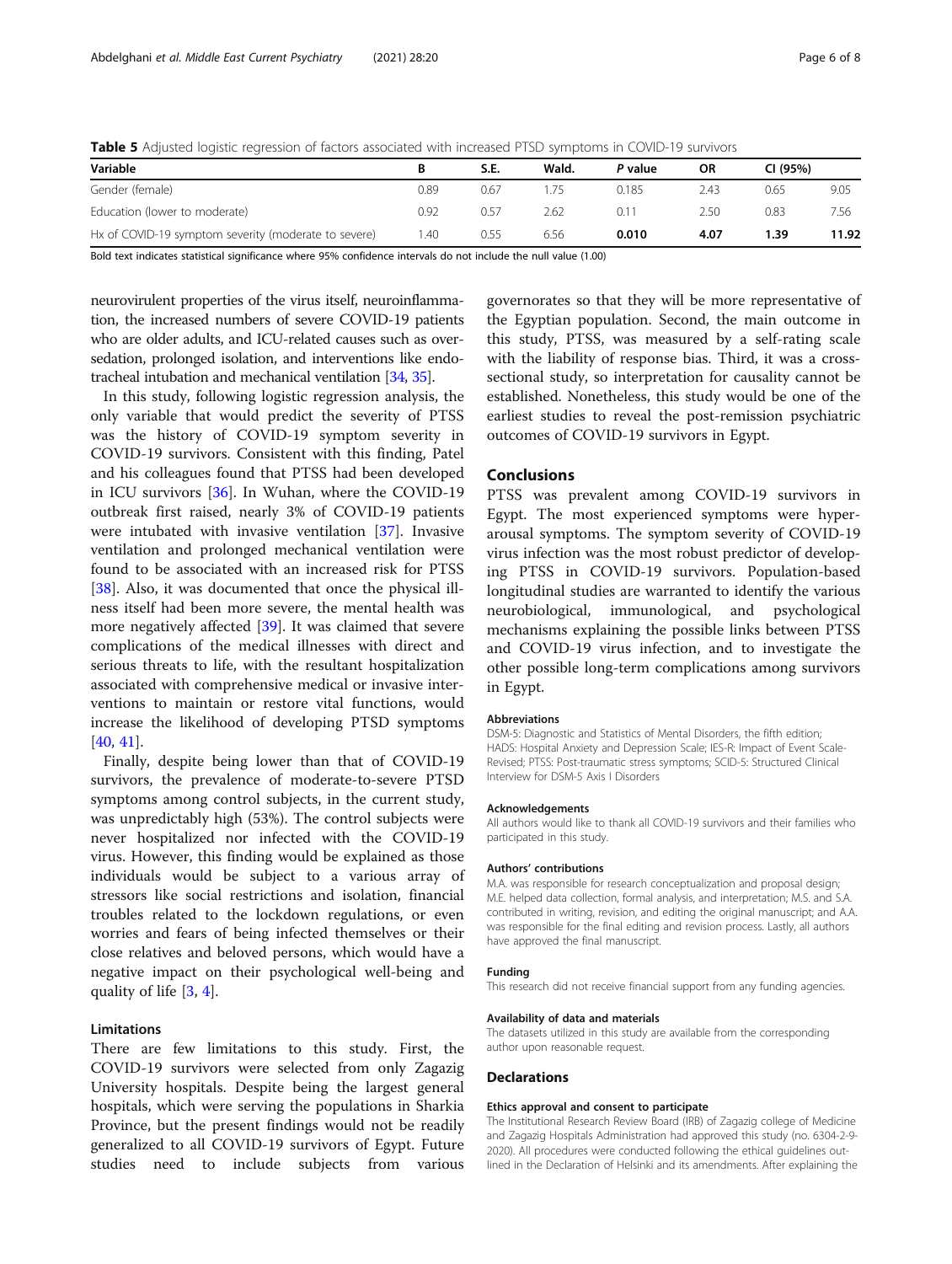<span id="page-6-0"></span>objectives of the study and confirming confidentiality, informed written consent was obtained from all participants.

#### Consent for publication

Not applicable.

#### Competing interests

The authors do not have any conflict of interest to disclose.

#### Author details

<sup>1</sup>Psychiatry Department, Faculty of Medicine, Zagazig University, PO Box 44519, Zagazig, Egypt. <sup>2</sup>2015-2016 Hubert H. Humphrey Fellowship, Department of Psychology, Virginia Commonwealth University, Richmond, USA. <sup>3</sup>Department of Chest Diseases, College of Medicine, Zagazig University, Zagazig, Egypt. <sup>4</sup>Department of Tropical Medicine, College of Medicine, Zagazig University, Zagazig, Egypt. <sup>5</sup>Department of Anesthesia and Surgical Intensive Care, College of Medicine, Zagazig University, Zagazig, Egypt.

#### Received: 18 February 2021 Accepted: 23 March 2021 Published online: 29 March 2021

#### References

- 1. American Psychiatric Association (2013) Diagnostic and Statistical Manual of Mental Disorders (DSM-5®). American Psychiatric Pub. Washington, DC
- 2. Dong E, Du H, Gardner L (2020) An interactive web-based dashboard to track COVID-19 in real-time. Lancet Infect Dis 20(5):533–534. [https://corona](https://coronavirus.jhu.edu/map.html) [virus.jhu.edu/map.html.](https://coronavirus.jhu.edu/map.html) [https://doi.org/10.1016/S1473-3099\(20\)30120-1](https://doi.org/10.1016/S1473-3099(20)30120-1)
- 3. Aljemaiah AI, Osman M, Alharbi S, Alshehri R, Aldggag EM, Aljoudi AT, Abdulsomad DS, Abdulghani M, Alotaibi F (2021) Fear at the time of the COVID-19 pandemic: validation of the Arabic version of the Four-Dimensional Symptom Questionnaire among Saudi-based respondents. BJPsych Open 7(1):e33. <https://doi.org/10.1192/bjo.2020.166>
- 4. Abdelghani M, El-Gohary HM, Fouad E, Hassan MS (2020) Addressing the relationship between perceived fear of COVID-19 virus infection and emergence of burnout symptoms in a sample of Egyptian physicians during COVID-19 pandemic: a cross-sectional study. Middle East Curr Psychiatry 27(1):70. <https://doi.org/10.1186/s43045-020-00079-0>
- 5. Mak IW, Chu CM, Pan PC, Yiu MG, Ho SC, Chan VL (2010) Risk factors for chronic post-traumatic stress disorder (PTSD) in SARS survivors. Gen Hosp Psychiatry 32(6):590–598. <https://doi.org/10.1016/j.genhosppsych.2010.07.007>
- 6. Xie J, Tong Z, Guan X, Du B, Qiu H, Slutsky AS (2020) Critical care crisis and some recommendations during the COVID-19 epidemic in China. Intensive Care Med 46(5):837–840. <https://doi.org/10.1007/s00134-020-05979-7>
- 7. Asimakopoulou E, Madianos M (2014) The prevalence of major depression-PTSD comorbidity among ICU survivors in five general hospitals of Athens: a cross-sectional study. Issues Ment Health Nurs 35(12):954–963. [https://doi.](https://doi.org/10.3109/01612840.2014.924609) [org/10.3109/01612840.2014.924609](https://doi.org/10.3109/01612840.2014.924609)
- 8. Davydow DS, Gifford JM, Desai SV, Needham DM, Bienvenu OJ (2008) Posttraumatic stress disorder in general intensive care unit survivors: a systematic review. Gen Hosp Psychiatry 30(5):421–434. [https://doi.org/10.101](https://doi.org/10.1016/j.genhosppsych.2008.05.006) [6/j.genhosppsych.2008.05.006](https://doi.org/10.1016/j.genhosppsych.2008.05.006)
- Gosselin É, Gélinas C, Bourgault P (2019) Intervention for patients intubated and conscious to decrease peritraumatic distress (IPIC-PtD)—preliminary results. Crit Care Nurs 32. <https://doi.org/10.31770/2561-7516.1019>
- 10. Brooks SK, Webster RK, Smith LE, Woodland L, Wessely S, Greenberg N, Rubin GJ (2020) The psychological impact of quarantine and how to reduce it: rapid review of the evidence. Lancet 395(10227):912–920. [https://doi.](https://doi.org/10.1016/S0140-6736(20)30460-8) [org/10.1016/S0140-6736\(20\)30460-8](https://doi.org/10.1016/S0140-6736(20)30460-8)
- 11. Galea S, Tracy M, Norris F, Coffey SF (2008) Financial and social circumstances and the incidence and course of PTSD in Mississippi during the first two years after Hurricane Katrina. J Trauma Stress 21(4):357–368. <https://doi.org/10.1002/jts.20355>
- 12. Dean AG, Dean JA (1994) Epi Info, version 6: a word-processing, database, and statistics program for public health on IBM-compatiblemicrocomputers. Epidemiology Program Office, Centers for Disease Control and Prevention. Atlanta
- 13. First MB (2014) Structured clinical interview for the DSM (SCID). In: The encyclopedia of clinical psychology, pp 1–6. [https://doi.org/10.1002/978111](https://doi.org/10.1002/9781118625392.wbecp351) [8625392.wbecp351](https://doi.org/10.1002/9781118625392.wbecp351)
- 14. Osório FL, Loureiro SR, Hallak JE, Machado-de-Sousa JP, Ushirohira JM, Baes CV, Apolinario TD, Donadon MF, Bolsoni LM, Guimarães T, Fracon VS (2019)

Clinical validity and intrarater and test–retest reliability of the Structured Clinical Interview for DSM-5–Clinician Version (SCID-5-CV). Psychiatry Clin Neurosci 73(12):754–760. <https://doi.org/10.1111/pcn.12931>

- 15. Shankman SA, Funkhouser CJ, Klein DN, Davila J, Lerner D, Hee D (2018) Reliability and validity of severity dimensions of psychopathology assessed using the Structured Clinical Interview for DSM-5 (SCID). Int J Methods Psychiatr Res 27(1):e1590. <https://doi.org/10.1002/mpr.1590>
- 16. Weiss DS (2007) The impact of event scale: revised. Cross-cultural assessment of psychological trauma and PTSD. Springer, Boston, pp 219– 238. [https://doi.org/10.1007/978-0-387-70990-1\\_10](https://doi.org/10.1007/978-0-387-70990-1_10)
- 17. Sheha DS, Abdel-Rehim AS, Abdel-Latif OM, Abdelkader MA, Raafat RH, Sallam SA, Mostafa NS (2021) Level of asthma control and mental health of asthma patients during lockdown for COVID-19: a cross-sectional survey. Egypt J Bronchol 15(1):1–10. <https://doi.org/10.1186/s43168-021-00058-x>
- 18. Davey C, Heard R, Lennings C (2015) Development of the Arabic versions of the Impact of Events Scale-Revised and the Posttraumatic Growth Inventory to assess trauma and growth in Middle Eastern refugees in Australia. Clin Psychol 19(3):131–139. <https://doi.org/10.1111/cp.12043>
- 19. Zigmond AS, Snaith RP (1983) The hospital anxiety and depression scale. Acta Psychiatr Scand 67(6):361–370. [https://doi.org/10.1111/j.1600-0447.1](https://doi.org/10.1111/j.1600-0447.1983.tb09716.x) [983.tb09716.x](https://doi.org/10.1111/j.1600-0447.1983.tb09716.x)
- 20. El-Rufaie OEFA, Absood G (1987) Validity study of the hospital anxiety and depression scale among a group of Saudi patients. Br J Psychiatry 151(5): 687–688. <https://doi.org/10.1192/bjp.151.5.687>
- 21. Kaseda ET, Levine AJ (2020) Post-traumatic stress disorder: a differential diagnostic consideration for COVID-19 survivors. Clin Neuropsychol 34(7-8): 1498–1514. <https://doi.org/10.1080/13854046.2020.1811894>
- 22. Jeong H, Yim HW, Song YJ, Ki M, Min JA, Cho J, Chae JH (2016) Mental health status of people isolated due to Middle East Respiratory Syndrome. Epidemiol Health 38:e2016048. <https://doi.org/10.4178/epih.e2016048>
- 23. Lee SH, Shin HS, Park HY, Kim JL, Lee JJ, Lee H, Won SD, Han W (2019) Depression as a mediator of chronic fatigue and post-traumatic stress symptoms in Middle East Respiratory Syndrome survivors. Psychiatry Investig 16(1):59–64. <https://doi.org/10.30773/pi.2018.10.22.3>
- 24. Gao H, Hui W, Lan X (2006) A follow-up study of post-traumatic stress disorder of SARS patients after discharge. Chin J Rehabil Med 21(11):1003-1004
- 25. Mak IW, Chu CM, Pan PC, Yiu MG, Chan VL (2009) Long-term psychiatric morbidities among SARS survivors. Gen Hosp Psychiatry 31(4):318–326. <https://doi.org/10.1016/j.genhosppsych.2009.03.001>
- 26. Lai J, Ma S, Wang Y, Cai Z, Hu J, Wei N, Wu J, Du H, Chen T, Li R, Tan H (2019) Factors associated with mental health outcomes among health care workers exposed to coronavirus disease 2019. JAMA Netw Open 3(3): e203976. <https://doi.org/10.1001/jamanetworkopen.2020.3976>
- 27. Cascella M, Rajnik M, Cuomo A, Dulebohn SC, Di Napoli R (2020) Features, evaluation, and treatment of coronavirus. Statpearls. StatPearls Publishing LLC, Treasure Island
- 28. Ni MY, Yao XI, Leung KS, Yau C, Leung CM, Lun P, Flores FP, Chang WC, Cowling BJ, Leung GM (2020) Depression and post-traumatic stress during major social unrest in Hong Kong: a 10-year prospective cohort study. Lancet 395(10220):273–284. [https://doi.org/10.1016/S0140-6736\(19\)33160-5](https://doi.org/10.1016/S0140-6736(19)33160-5)
- 29. Xiang YT, Yang Y, Li W, Zhang L, Zhang Q, Cheung T, Ng CH (2020) Timely mental health care for the 2019 novel coronavirus outbreak is urgently needed. Lancet Psychiatry 7(3):228–229. [https://doi.org/10.1016/S2215-0366\(20\)30046-8](https://doi.org/10.1016/S2215-0366(20)30046-8)
- 30. Cai X, Hu X, Ekumi IO, Wang J, An Y, Li Z, Yuan B (2020) Psychological distress and its correlates among COVID-19 survivors during early convalescence across age groups. Am J Geriatr Psychiatry 28(10):1030–1039. <https://doi.org/10.1016/j.jagp.2020.07.003>
- 31. Benedetti F, Aggio V, Pratesi ML, Greco G, Furlan R (2020) Neuroinflammation in bipolar depression. Front Psychiatry 11:71. [https://doi.](https://doi.org/10.3389/fpsyt.2020.00071) [org/10.3389/fpsyt.2020.00071](https://doi.org/10.3389/fpsyt.2020.00071)
- 32. Dantzer R (2018) Neuroimmune interactions: from the brain to the immune system and vice versa. Physiol Rev 98(1):477–504. [https://doi.org/10.1152/](https://doi.org/10.1152/physrev.00039.2016) [physrev.00039.2016](https://doi.org/10.1152/physrev.00039.2016)
- 33. Jones KA, Thomsen C (2013) The role of the innate immune system in psychiatric disorders. Mol Cell Neurosci 53:52–62. <https://doi.org/10.1016/j.mcn.2012.10.002>
- 34. Kotfis K, Williams Roberson S, Wilson JE, Dabrowski W, Pun BT, Ely EW (2020) COVID-19: ICU delirium management during SARS-CoV-2 pandemic. Crit Care 24(1):176. <https://doi.org/10.1186/s13054-020-02882-x>
- 35. O'Hanlon S, Inouye SK (2020) Delirium: a missing piece in the COVID-19 pandemic puzzle. Age Ageing 49(4):497–498. [https://doi.org/10.1093/a](https://doi.org/10.1093/ageing/afaa094) [geing/afaa094](https://doi.org/10.1093/ageing/afaa094)